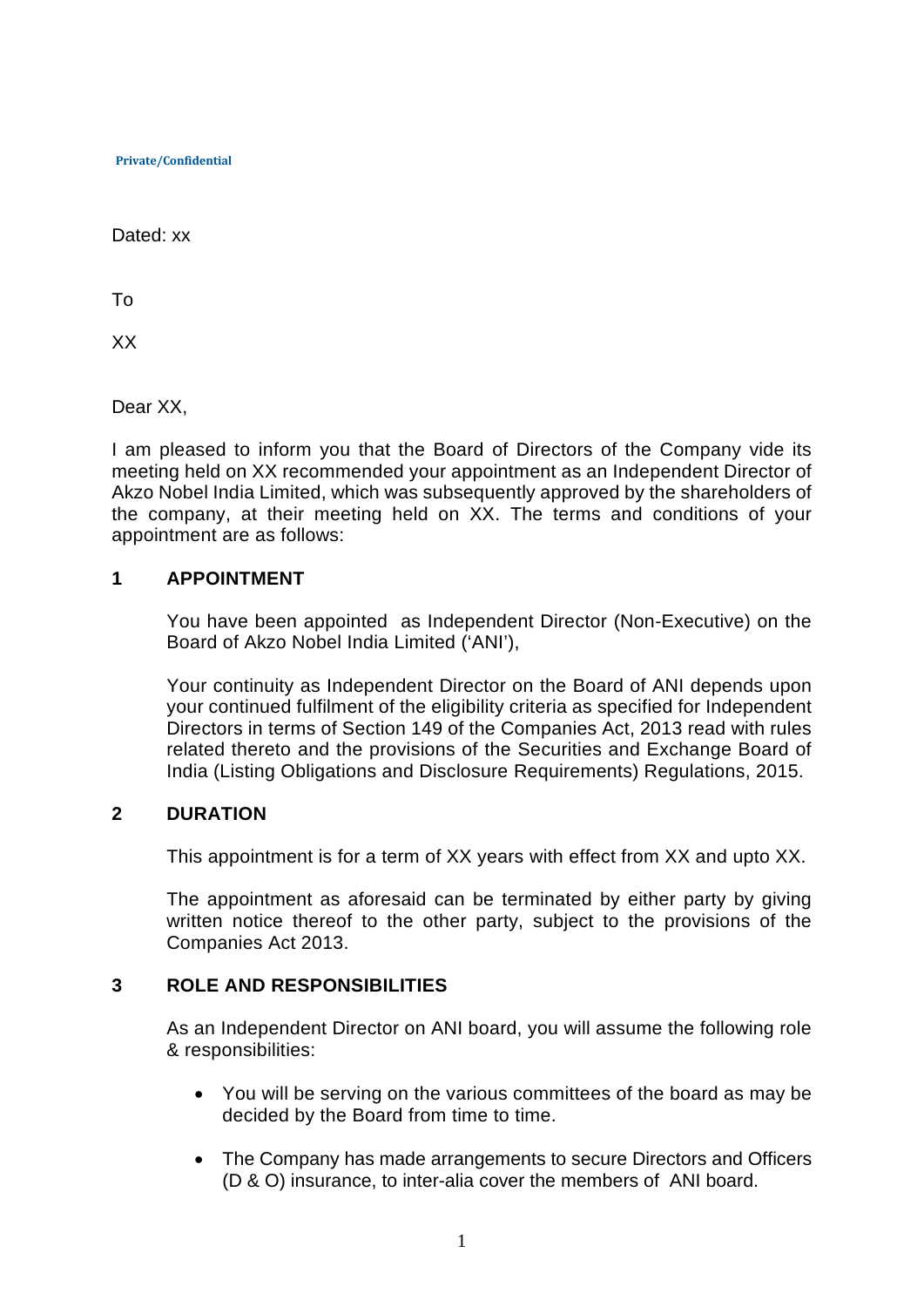- The role, duties & responsibilities of the Independent Directors are more fully described in the "Code for Independent Directors" given in the Annexure 1. This is in line with the schedule IV of the Companies Act 2013. Any changes to the schedule, which may be notified from time to time, shall also be applicable and deemed to be part of this "Code for Independent Directors".
- The Company has a policy of remunerating the Independent Directors in the form of sitting fees for attending board/committee meetings and also a commission determined by the board on annual basis taking into account the contributions of the Independent Directors, profitability of the Company and other relevant factors, subject to approval of the shareholders. In addition, all reasonable expenses for attending board meetings will be borne by the Company.

The Code of Conduct of the company adopted by the board is available at the following weblink **https://www.akzonobel.co.in/corporate\_governance#policy**. The board expects you to abide by the same.

Thanking you

Yours sincerely, **For Akzo Nobel India Limited**

**Chairman**

**AGREED AND SIGNED BY:**

**XX**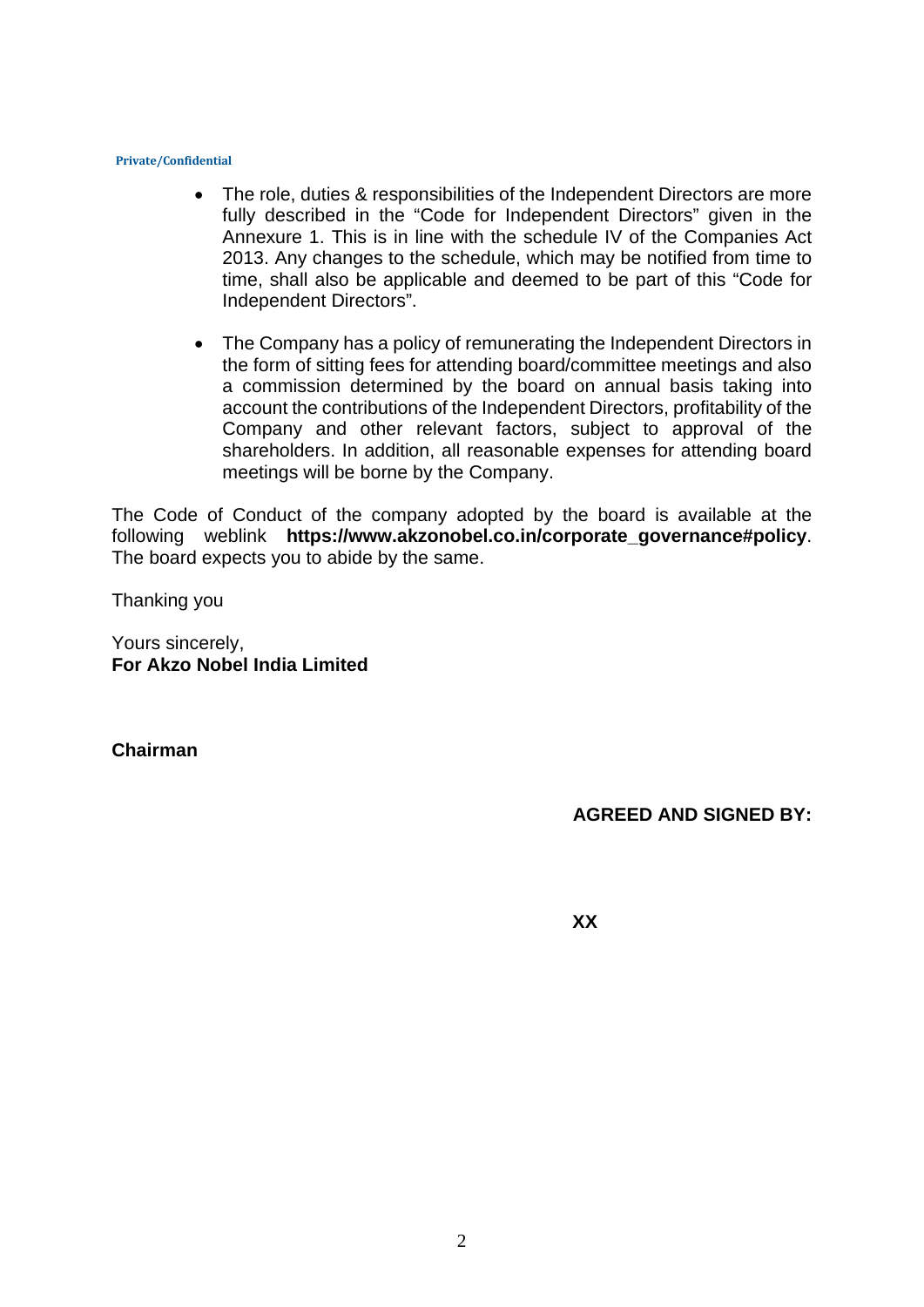## **Annexure 1**

## **CODE FOR INDEPENDENT DIRECTORS**

## **[Ref Schedule IV to Companies Act 2013]**

The Code is a guide to professional conduct for independent directors. Adherence to these standards by independent directors and fulfilment of their responsibilities in a professional and faithful manner will promote confidence of the investment community, particularly minority shareholders, regulators and companies in the institution of independent directors.

## **I. Guidelines of professional conduct**

An independent director shall:

(1) uphold ethical standards of integrity and probity;

(2) act objectively and constructively while exercising his duties;

(3) exercise his responsibilities in a *bona fide* manner in the interest of the company;

(4) devote sufficient time and attention to his professional obligations for informed and balanced decision making;

(5) not allow any extraneous considerations that will vitiate his exercise of objective independent judgment in the paramount interest of the company as a whole, while concurring in or dissenting from the collective judgment of the Board in its decision making;

(6) not abuse his position to the detriment of the company or its shareholders or for the purpose of gaining direct or indirect personal advantage or advantage for any associated person;

(7) refrain from any action that would lead to loss of his independence;

(8) where circumstances arise which make an independent director lose his

independence, the independent director must immediately inform the Board accordingly;

(9) assist the company in implementing the best corporate governance practices.

## **II. Role and functions**

The independent directors shall:

(1) help in bringing an independent judgment to bear on the Board's deliberations especially on issues of strategy, performance, risk management, resources, key appointments and standards of conduct;

(2) bring an objective view in the evaluation of the performance of board and management;

(3) scrutinize the performance of management in meeting on agreed goals and objectives and monitor the reporting of performance;

(4) satisfy themselves on the integrity of financial information and that financial

controls and the systems of risk management are robust and defensible;

(5) safeguard the interests of all stakeholders, particularly the minority shareholders;

(6) balance the conflicting interest of the stakeholders;

(7) determine appropriate levels of remuneration of executive directors, key

managerial personnel and senior management and have a prime role in appointing and where necessary recommend removal of executive directors, key managerial personnel and senior management;

(8) moderate and arbitrate in the interest of the company as a whole, in situations of conflict between management and shareholder's interest.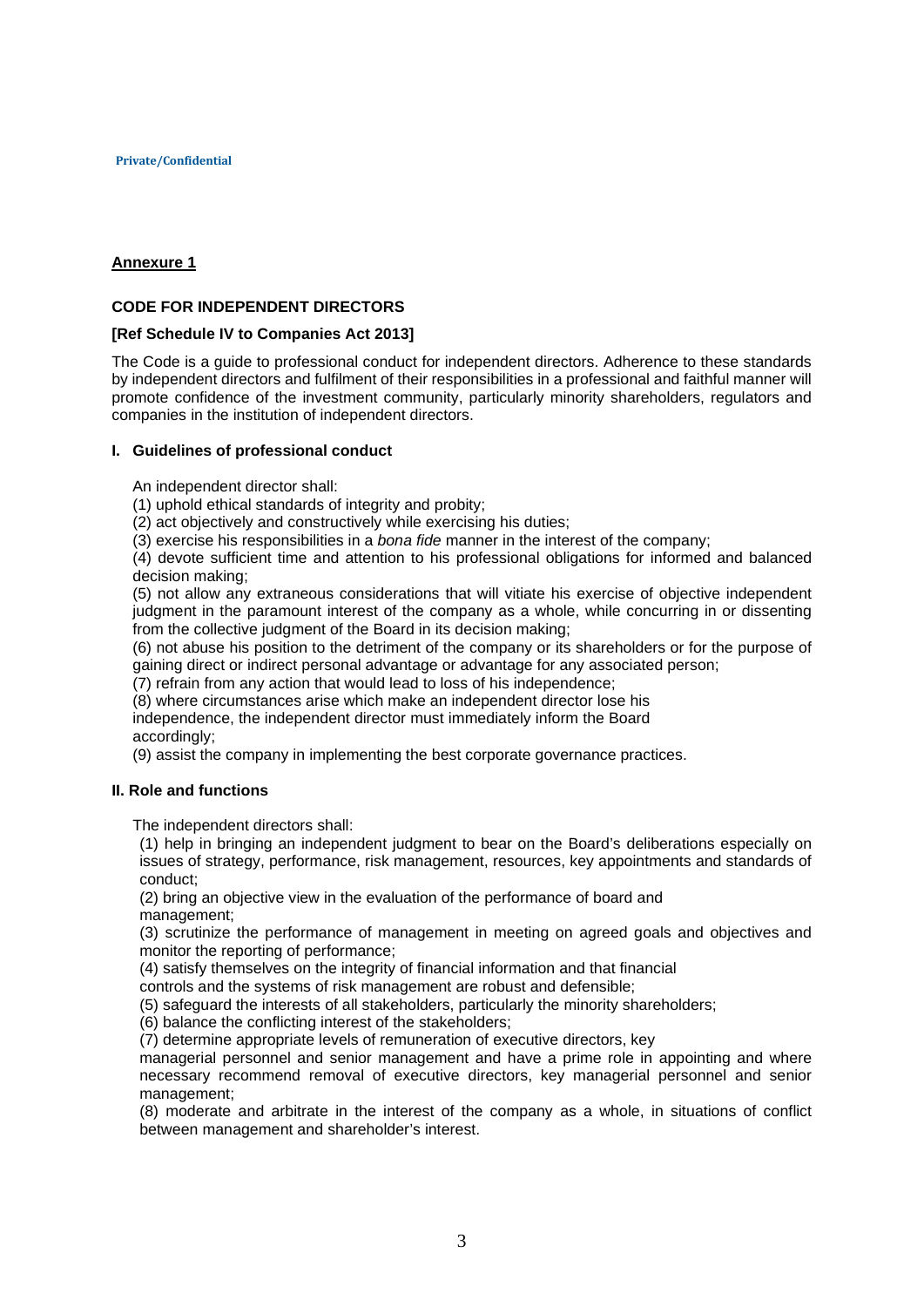## **III.Duties**

The independent directors shall—

(1) undertake appropriate induction and regularly update and refresh their skills, knowledge and familiarity with the company;

(2) seek appropriate clarification or amplification of information and, where necessary, take and follow appropriate professional advice and opinion of outside experts at the expense of the company;

(3) strive to attend all meetings of the Board of Directors and of the Board committees of which he is a member;

(4) participate constructively and actively in the committees of the Board in which they are chairpersons or members;

(5) strive to attend the general meetings of the company;

(6) where they have concerns about the running of the company or a proposed action, ensure that these are addressed by the Board and, to the extent that they are not resolved, insist that their concerns are recorded in the minutes of the Board meeting;

(7) keep themselves well informed about the company and the external environment in which it operates;

(8) not to unfairly obstruct the functioning of an otherwise proper Board or committee of the Board; (9) pay sufficient attention and ensure that adequate deliberations are held before approving related party transactions and assure themselves that the same are in the interest of the company; (10) ascertain and ensure that the company has an adequate and functional vigil mechanism and to ensure that the interests of a person who uses such mechanism are not prejudicially affected on account of such use;

(11) report concerns about unethical behavior, actual or suspected fraud or violation of the company's code of conduct or ethics policy;

(12) acting within his/her authority, assist in protecting the legitimate interests of the company, shareholders and its employees;

(13) not disclose confidential information, including commercial secrets, technologies, advertising and sales promotion plans, unpublished price sensitive information, unless such disclosure is expressly approved by the Board or required by law.

## **IV. Manner of appointment**

(1) Appointment process of independent directors shall be independent of the company management; while selecting independent directors the Board shall ensure that there is appropriate balance of skills, experience and knowledge in the Board so as to enable the Board to discharge its functions and duties effectively.

(2) The appointment of independent director(s) of the company shall be approved at the meeting of the shareholders.

(3) The explanatory statement attached to the notice of the meeting for approving the appointment of independent director shall include a statement that in the opinion of the Board, the independent director proposed to be appointed fulfils the conditions specified in the Act and the rules made thereunder and that the proposed director is independent of the management.

(4) The appointment of independent directors shall be formalised through a letter of appointment, which shall set out:

(a) the term of appointment;

(b) the expectation of the Board from the appointed director; the Board-level committee(s) in which the director is expected to serve and its tasks;

(c) the fiduciary duties that come with such an appointment along with accompanying liabilities; (d) provision for Directors and Officers (D & O) insurance, if any;

(e) the Code of Business Ethics that the company expects its directors and employees to follow;

(f) the list of actions that a director should not do while functioning as such in the company; and (g) the remuneration, mentioning periodic fees, reimbursement of expenses for participation in the Boards and other meetings and profit related commission, if any.